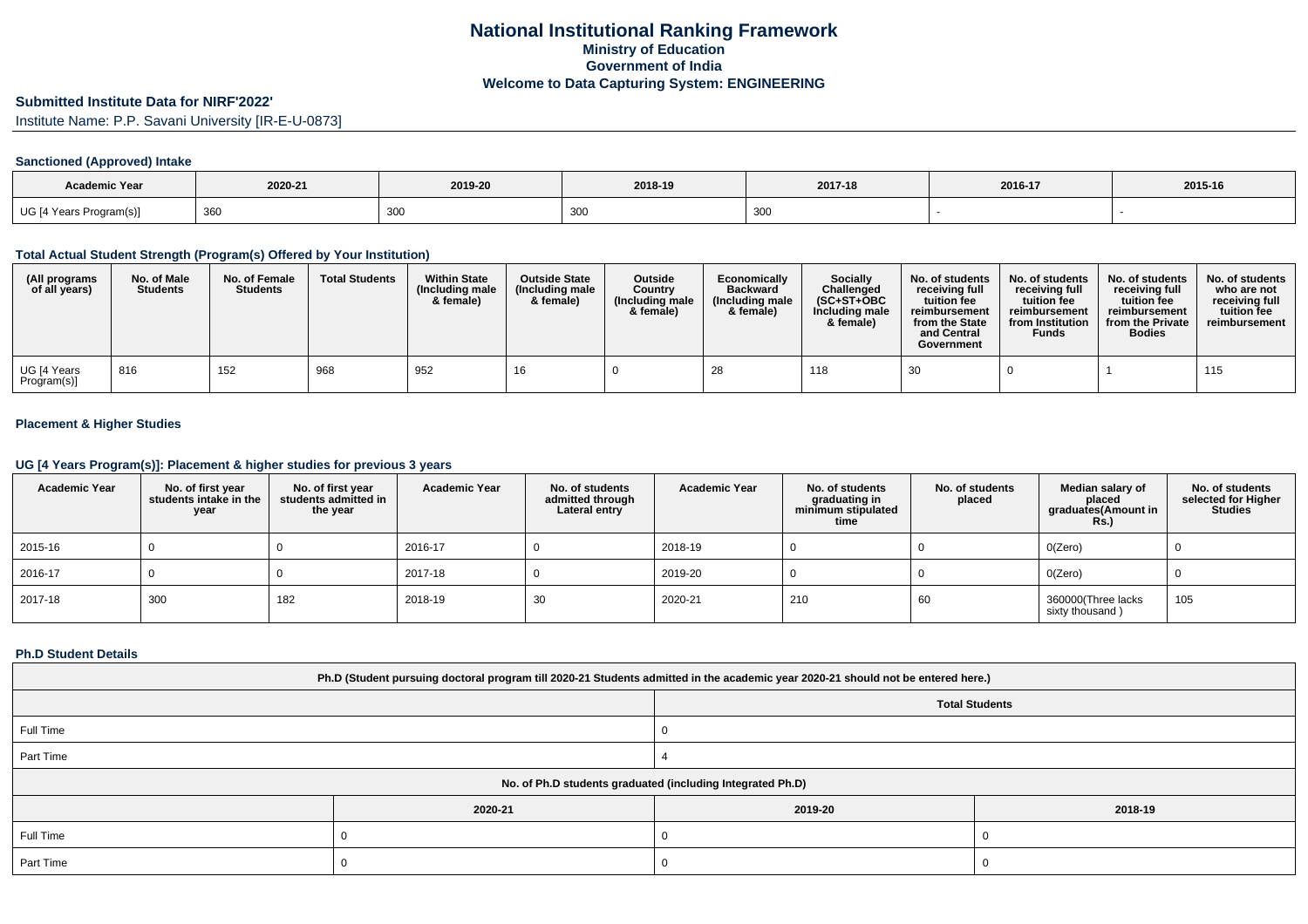## **Financial Resources: Utilised Amount for the Capital expenditure for previous 3 years**

| 2020-21<br>Academic Year                                                                                                                                                                  |                                                                                        | 2019-20                                          | 2018-19                                               |  |  |  |  |  |  |
|-------------------------------------------------------------------------------------------------------------------------------------------------------------------------------------------|----------------------------------------------------------------------------------------|--------------------------------------------------|-------------------------------------------------------|--|--|--|--|--|--|
|                                                                                                                                                                                           | <b>Utilised Amount</b><br><b>Utilised Amount</b>                                       |                                                  | <b>Utilised Amount</b>                                |  |  |  |  |  |  |
| Annual Capital Expenditure on Academic Activities and Resources (excluding expenditure on buildings)                                                                                      |                                                                                        |                                                  |                                                       |  |  |  |  |  |  |
| Library (Books, Journals and e-Resources only)                                                                                                                                            | 1169209 (one one siz nine two zero nine)<br>2243046 (two two four three zero four six) |                                                  | 1836870 (one eight three six eight seven zero)        |  |  |  |  |  |  |
| New Equipment and software for Laboratories                                                                                                                                               | 1510460 (one five one zero four six zero)                                              | 29213360 (two nine two one three three six zero) | 23753767 (two three seven five three seven six seven) |  |  |  |  |  |  |
| <b>Engineering Workshops</b>                                                                                                                                                              | 10000 (one zero zero zero zero)                                                        | 7867299 (seven eight six seven two nine nine)    | 63659 (six three six five nine)                       |  |  |  |  |  |  |
| Other expenditure on creation of Capital Assets (For setting up<br>classrooms, seminar hall, conference hall, library, Lab, Engg<br>workshops excluding expenditure on Land and Building) | 4549567 (four five four nine five six seven)                                           | 622593 (six two two five nine three)             | 1125629 (one one two five six two nine)               |  |  |  |  |  |  |

## **Financial Resources: Utilised Amount for the Operational expenditure for previous 3 years**

| <b>Academic Year</b>                                                                                                                                                                            | 2020-21                                         | 2019-20                                           | 2018-19                                         |  |  |  |  |  |
|-------------------------------------------------------------------------------------------------------------------------------------------------------------------------------------------------|-------------------------------------------------|---------------------------------------------------|-------------------------------------------------|--|--|--|--|--|
|                                                                                                                                                                                                 | <b>Utilised Amount</b>                          | <b>Utilised Amount</b>                            | <b>Utilised Amount</b>                          |  |  |  |  |  |
| <b>Annual Operational Expenditure</b>                                                                                                                                                           |                                                 |                                                   |                                                 |  |  |  |  |  |
| Salaries (Teaching and Non Teaching staff)                                                                                                                                                      | 25225563 (two five two two five five six three) | 26907472 (two six nine zero seven four seven two) | 22356117 (two two three five six one one seven) |  |  |  |  |  |
| Maintenance of Academic Infrastructure or consumables and<br>other running expenditures (excluding maintenance of hostels<br>and allied services, rent of the building, depreciation cost, etc) | 1428565 (one four two eight five six five)      | 3217168 (three two one seven one six eight)       | 6059694 (six zero five nine six nine four)      |  |  |  |  |  |
| Seminars/Conferences/Workshops                                                                                                                                                                  | 1845825 (one eight four five eight two five)    | 673693 (six seven three six nine three)           | 2028479 (two zero two eight four seven nine)    |  |  |  |  |  |

#### **IPR**

| Calendar year            | 2020 | 2019 | 2018 |
|--------------------------|------|------|------|
| No. of Patents Published |      |      |      |
| No. of Patents Granted   |      |      |      |

# **Sponsored Research Details**

| <b>Financial Year</b>                    | 2020-21 | 2019-20 | 2018-19                       |
|------------------------------------------|---------|---------|-------------------------------|
| Total no. of Sponsored Projects          |         |         |                               |
| Total no. of Funding Agencies            |         |         |                               |
| Total Amount Received (Amount in Rupees) |         |         | 270000                        |
| Amount Received in Words                 | Zero    | Zero    | two seven zero zero zero zero |

# **Consultancy Project Details**

| <b>Financial Year</b>             | 2020-21 | 2019-20 | 2018-19 |
|-----------------------------------|---------|---------|---------|
| Total no. of Consultancy Projects |         |         |         |
| Total no. of Client Organizations |         |         |         |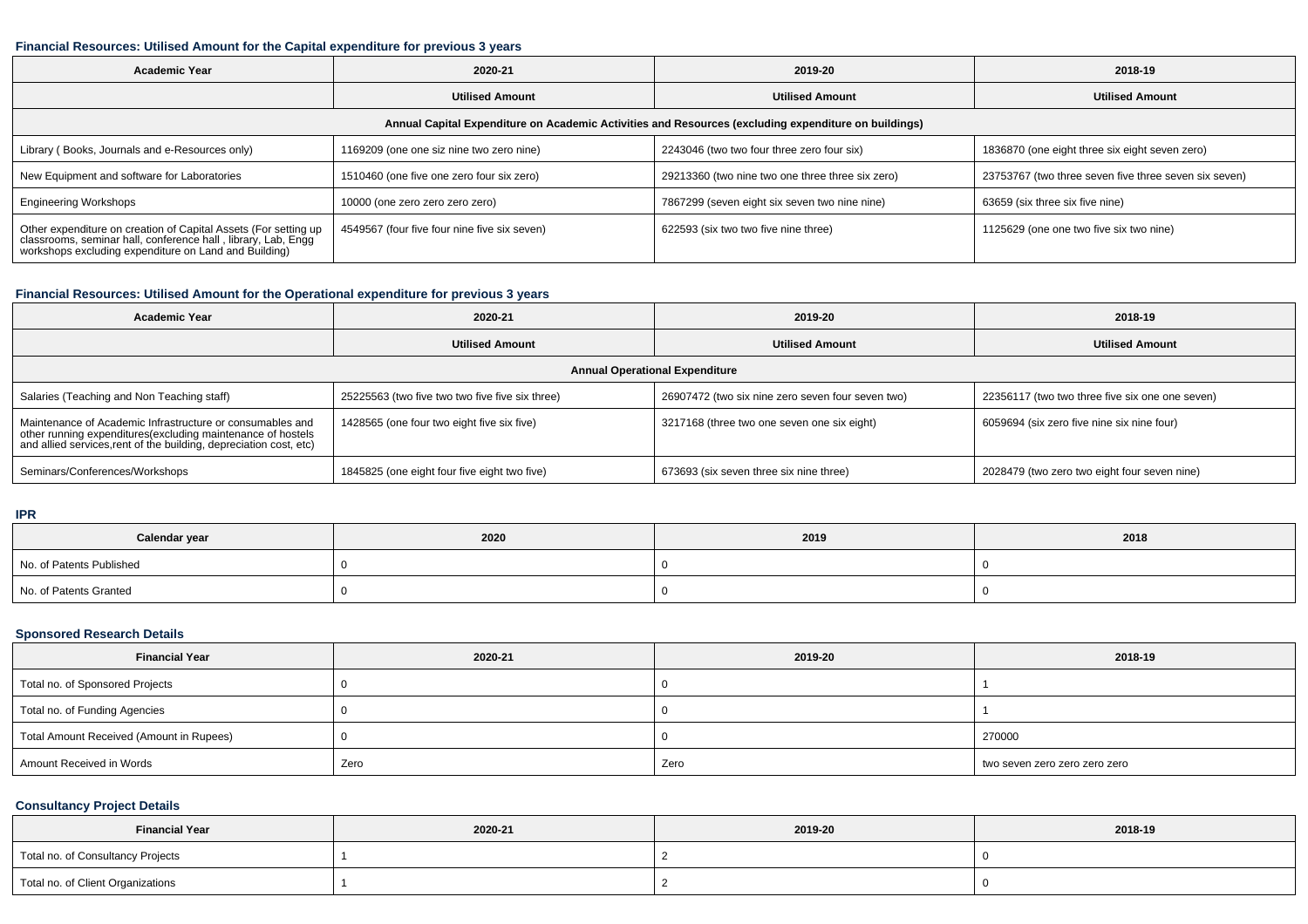| Total Amount Received (Amount in Rupees) | 15000                 | 180000                        |      |
|------------------------------------------|-----------------------|-------------------------------|------|
| Amount Received in Words                 | Fifteen Thousand only | one eight zero zero zero zero | Zero |

## **PCS Facilities: Facilities of physically challenged students**

| 1. Do your institution buildings have Lifts/Ramps?                                                                                                               | Yes, more than 80% of the buildings |
|------------------------------------------------------------------------------------------------------------------------------------------------------------------|-------------------------------------|
| $\pm$ 2. Do your institution have provision for walking aids, including wheelchairs and transportation from one building to another for<br>handicapped students? | Yes                                 |
| 3. Do your institution buildings have specially designed toilets for handicapped students?                                                                       | Yes, more than 80% of the buildings |

# **Faculty Details**

| Srno            | <b>Name</b>                | Age | Designation                | Gender | Qualification | <b>Experience (In</b><br>Months) | <b>Currently working</b><br>with institution? | <b>Joining Date</b> | <b>Leaving Date</b>      | <b>Association type</b> |
|-----------------|----------------------------|-----|----------------------------|--------|---------------|----------------------------------|-----------------------------------------------|---------------------|--------------------------|-------------------------|
| $\overline{1}$  | Dr DEEPAK SINGH<br>PANWAR  | 32  | <b>Assistant Professor</b> | Male   | Ph.D          | 90                               | Yes                                           | 05-07-2019          | $\sim$                   | Regular                 |
| $\overline{2}$  | Mr Hardik Majiwala         | 30  | <b>Assistant Professor</b> | Male   | M.Tech        | 84                               | Yes                                           | 01-07-2017          | $\ddotsc$                | Regular                 |
| 3               | Mr Amir Patel              | 33  | <b>Assistant Professor</b> | Male   | M.E.          | 114                              | Yes                                           | 01-06-2017          | $\overline{\phantom{a}}$ | Regular                 |
| $\overline{4}$  | Ms Jagruti Boda            | 25  | <b>Assistant Professor</b> | Female | M.E.          | 24                               | Yes                                           | 02-12-2019          | $\sim$                   | Regular                 |
| $5\phantom{.0}$ | Ms Meera Patel             | 31  | <b>Assistant Professor</b> | Female | M. Phil       | 108                              | Yes                                           | 19-07-2017          | $\overline{\phantom{a}}$ | Regular                 |
| 6               | Mr Mithlesh Kumar<br>Yadav | 29  | <b>Assistant Professor</b> | Male   | M.Tech        | 36                               | Yes                                           | 15-07-2019          | $\overline{\phantom{a}}$ | Regular                 |
| $\overline{7}$  | Mr Mitul Raj               | 31  | <b>Assistant Professor</b> | Male   | M.E.          | 80                               | Yes                                           | 16-05-2017          | $\overline{\phantom{a}}$ | Regular                 |
| 8               | Dr Ankitkumar Patel        | 29  | <b>Assistant Professor</b> | Male   | Ph.D          | 72                               | Yes                                           | 02-08-2019          | $\sim$                   | Regular                 |
| 9               | Ms Bannishikha<br>Banerjee | 28  | Assistant Professor        | Female | M.E.          | 60                               | Yes                                           | 17-09-2018          | $\overline{\phantom{a}}$ | Regular                 |
| 10              | Mr Mitulkumar Patel        | 30  | <b>Assistant Professor</b> | Male   | M.Tech        | 80                               | Yes                                           | 02-07-2018          | $\mathbf{u}$             | Regular                 |
| 11              | Mr Bhavin J Rana           | 29  | <b>Assistant Professor</b> | Male   | M.E.          | 48                               | Yes                                           | 22-07-2019          | $\overline{\phantom{a}}$ | Regular                 |
| 12              | Ms Nafisa Shaikh           | 35  | <b>Assistant Professor</b> | Female | M.E.          | 114                              | Yes                                           | 01-07-2017          | $\sim$                   | Regular                 |
| 13              | Ms Neha Shah               | 32  | <b>Assistant Professor</b> | Female | M.Tech        | 96                               | Yes                                           | 22-01-2018          | $\sim$                   | Regular                 |
| 14              | Dr Jasleen Kaur            | 36  | Associate Professor        | Female | Ph.D          | 180                              | Yes                                           | 01-08-2018          | $\mathbf{u}$             | Regular                 |
| 15              | Mr Jigesh Mehta            | 28  | <b>Assistant Professor</b> | Male   | M.E.          | 72                               | Yes                                           | 10-07-2018          | $\sim$                   | Regular                 |
| 16              | Mr Keval Jariwala          | 28  | Assistant Professor        | Male   | M.E.          | 36                               | Yes                                           | 06-01-2020          | $\overline{\phantom{a}}$ | Regular                 |
| 17              | Dr Niraj Shah              | 43  | Professor                  | Male   | Ph.D          | 276                              | Yes                                           | 01-07-2017          | $\overline{\phantom{a}}$ | Regular                 |
| 18              | PALAKKUMAR<br><b>PATEL</b> | 30  | <b>Assistant Professor</b> | Male   | M.E.          | 72                               | Yes                                           | 01-06-2017          | $\sim$                   | Regular                 |
| 19              | Ms Pankty Fruitwala        | 25  | <b>Assistant Professor</b> | Female | M.Sc.         | 26                               | Yes                                           | 26-07-2019          | $\overline{\phantom{a}}$ | Regular                 |
| 20              | Mr Paresh Mistry           | 35  | <b>Assistant Professor</b> | Male   | M.Tech        | 124                              | Yes                                           | 01-07-2017          | $\overline{\phantom{a}}$ | Regular                 |
| 21              | Ms Payal Bhatt             | 26  | <b>Assistant Professor</b> | Female | M.A           | 48                               | Yes                                           | 15-06-2018          | $\overline{a}$           | Regular                 |